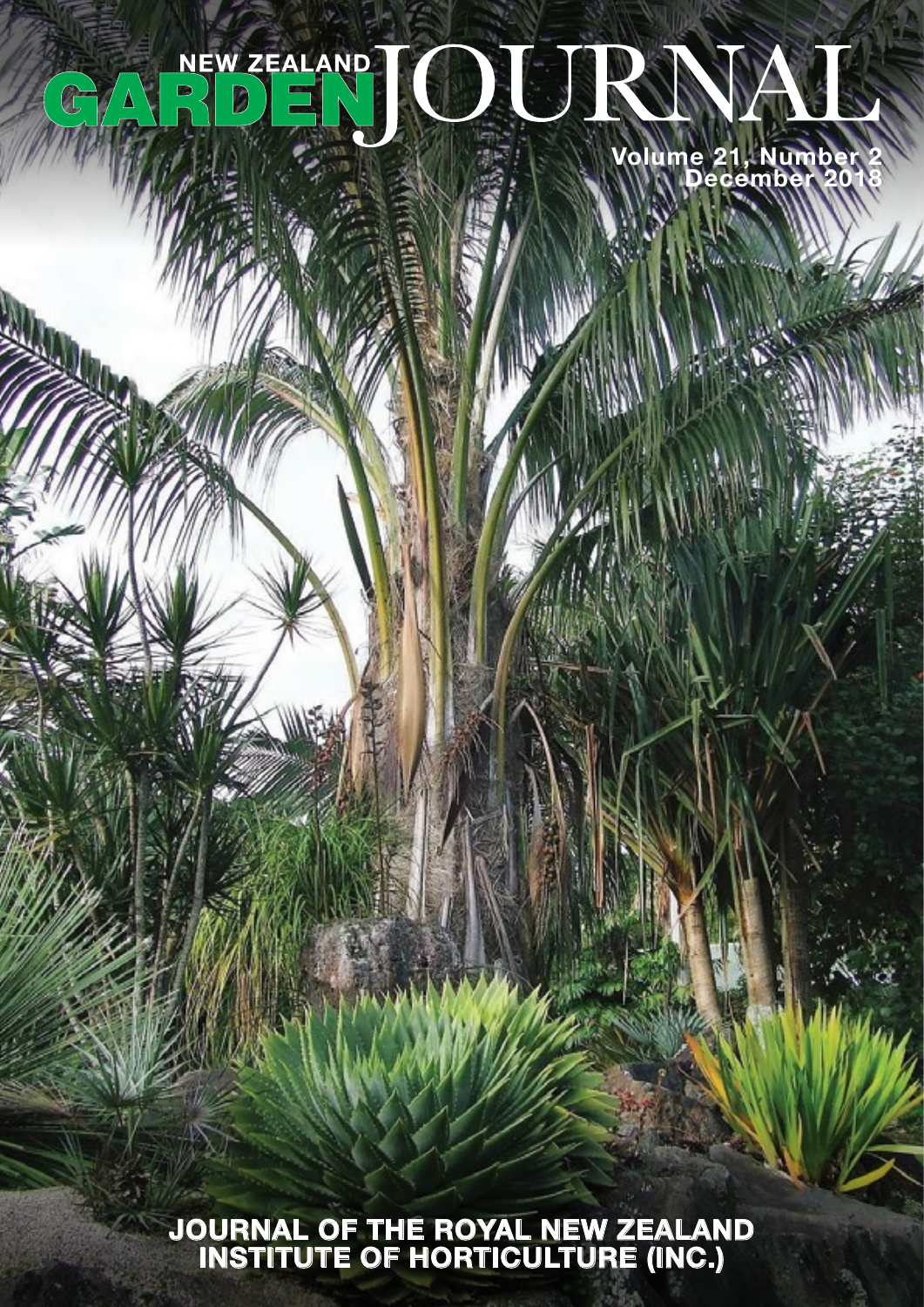

**Principal Editor**<br> **Associate Editor**<br> **Andrew Maloy** Murray Dawson

### **Contributors**

Emma Bodley<br>
Ross Ricknell<br>
Murray Boas Ed Morgan Juliet Trevethick<br>
Adrienne Tatham David Glenny Adrienne Tatham David Glenny<br>
Enny Manning Charles Frank Buddingh' Enny Manning<br>Keith Hammett Andrew Maloy

Murray Boase Annemarie Endt-Ferwerda

### **Typesetting and Production**

The Printery, Massey University http://printonline.massey.ac.nz. The *New Zealand Garden Journal* is published twice a year. All rights are reserved. If there is a desire to reproduce any material in any form, permission is required from the publisher.

The views expressed in the *New Zealand Garden Journal* are not necessarily those of the Royal New Zealand Institute of Horticulture (Inc.).

### **Editorial Address**

Murray Dawson c/o Manaaki Whenua – Landcare Research PO Box 69040, Lincoln 7640, New Zealand<br>Ph: (03) 321 9645 Fax: (03) 325 241 Fax: (03) 325 2418 Email: dawsonm@rnzih.org.nz

ISSN 1173-7425 (Print) ISSN 1179-9153 (Online)

For Membership information please write to: Royal New Zealand Institute of Horticulture, PO Box 85012, Lincoln University, Canterbury, New Zealand<br>Email: office@rnzih.org.nz Website: www.rnzih.org.nz Email: office@rnzih.org.nz

#### **Front Cover**

2

The 'dry garden' at Landsendt's subtropical garden. Photo courtesy Annemarie Endt-Ferwerda.

## **From the Editors**

This issue begins with the latest plant trial from Auckland Botanic Gardens. In past issues of this journal, Emma Bodley and her colleagues have evaluated ornamental cultivars in genera including *Arthropodium*, *Begonia*, *Hemerocallis* and *Kniphofia*. Here, Emma and Jack Hobbs present us with their trials of edible bean selections.

Next, Ross Bicknell and his colleagues at Plant & Food Research untangle a mānuka cultivar mix-up. Plants sold throughout New Zealand in recent years as *Leptospermum scoparium* 'Keatleyi' have not been true-to-type.

This production error highlights a lack of safeguards that have crept into New Zealand horticulture. The current environment places New Zealandraised cultivars at risk of becoming lost or confused to horticulture. There is a decline of expertise following smaller family owned nurseries going out of business. These specialised nurseries are renowned for selling and sometimes breeding an interesting range of niche stock. We now have a situation where fewer high-volume production nurseries provide a reduced range of the most marketable "in-fashion" selections. Surely it's time that New Zealand follows the UK's lead in establishing an official network of national cultivar collections held in private (and botanic) gardens? These would provide valuable long-term repositories and living reference collections independent of stock used for nursery production.

The RNZIH recognise the value in profiling notable horticulturists, past and present. Here, author Juliet Trevethick remembers the achievements of her great-great-grandfather Charles Trevethick, a notable sweet pea grower and breeder.

We also take on the responsibility of remembering our horticultural friends and colleagues who have passed away recently.

George Fuller passed away on the 19th June 2015, aged 86. George was a former curator of Pukekura Park, New Plymouth. He joined the Royal NZ Institute of Horticulture in November 1965, and was made a Fellow (FRIH) in 1989.

Sadly, there have been many losses in 2018. On 5th January 2018 botanical and horticultural treasure Bill Sykes passed away in Christchurch, aged 90. 'Botany Bill' as he was known was an incredibly knowledgeable and modest man. He first joined the RNZIH in November 1961, and was made an Associate of Honour (AHRIH) in 1992.

Jolyon Manning passed away 9th April 2018, aged 84. Jolyon was a passionate environmentalist and arboriculturist who with his wife Enny created Jolendale Park on their property in Central Otago.

Dick Endt passed away 17th July 2018, aged 81. Dick was a subtropical horticulturist and creator of Landsendt gardens, Auckland.

Bob Berry, creator of Hackfalls Arboretum, Tiniroto, passed away 2nd August 2018 in Gisborne, aged 102. Bob was made an AHRIH in 1991 and received many other awards that recognised his achievements.

**Murray Dawson and Andrew Maloy**

### **Auckland Botanic Gardens edible bean trial, 2017–2018**

Emma Bodley and Jack Hobbs present the results of their Auckland bean trials.

**Rediscovery of the tetraploid mānuka cultivar**  *Leptospermum scoparium* **'Keatleyi'**  $|10|$ 

Ross Bicknell and his colleagues untangle a nursery production error and identify correct material of a noteworthy mānuka cultivar.

# *Contents*



### **Profile of a horticulturist: Charles Trevethick (1854–1928), sweet pea grower**

Juliet Trevethick uncovers the horticultural achievements of her great-great-grandfather Charles Trevethick, a notable sweet pea grower and breeder of his era.

 $|21|$ 

### **Obituaries**

George Fuller FRIH, MBE William (Bill) Sykes AHRIH, ONZM, FMLS Jolyon Manning Diederik (Dick) Endt Robert (Bob) Berry AHRIH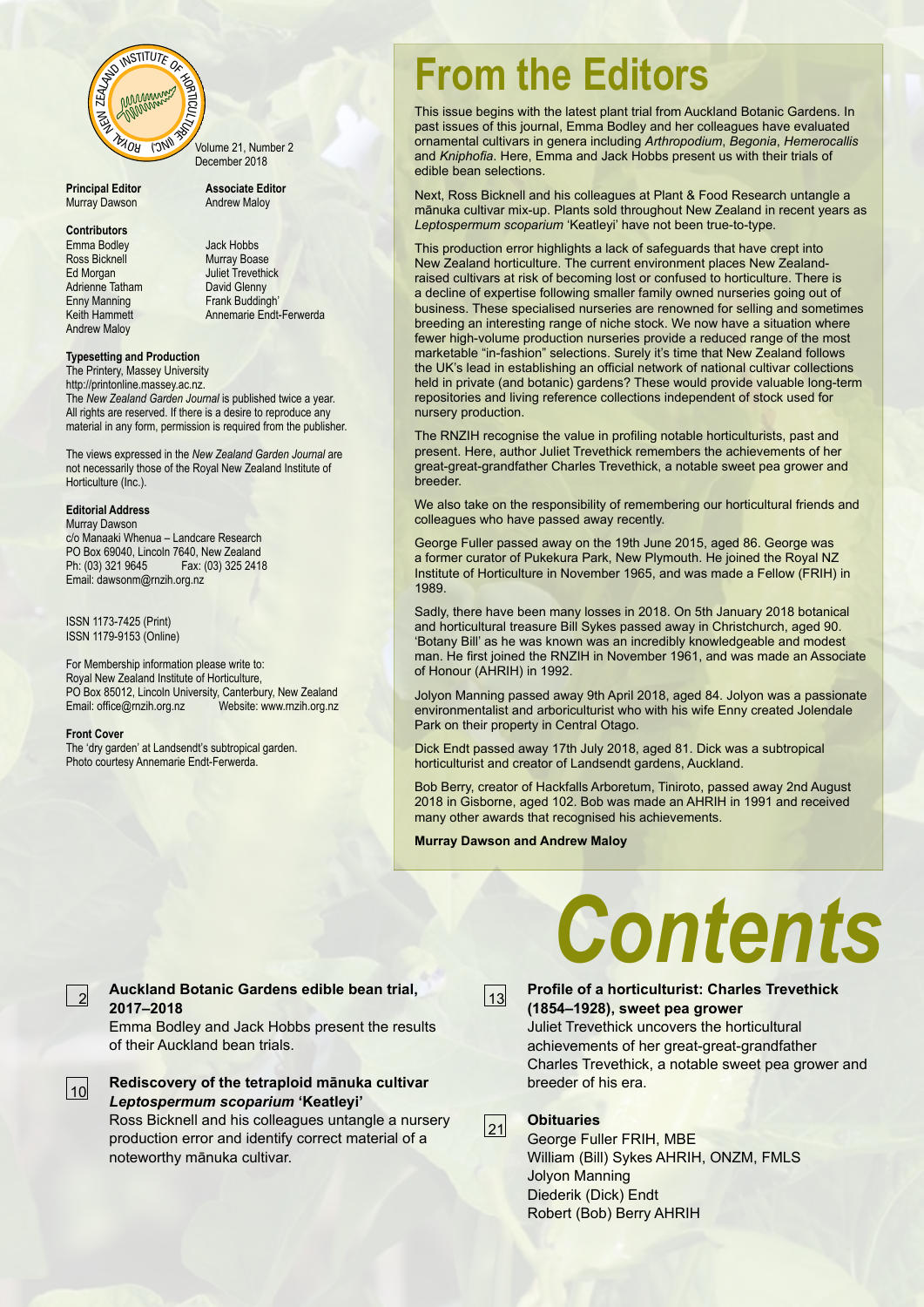## **Rediscovery of the tetraploid mānuka cultivar** *Leptospermum scoparium* **'Keatleyi'**

### *Ross Bicknell1 , Murray Boase2 and Ed Morgan2*

*Leptospermum scoparium* (common name mānuka) is endemic to south eastern mainland Australia, Tasmania, and New Zealand where it occurs in a range of habitats ranging from lowland forests to subalpine scrub (Allan, 1961; Thompson, 1989). Given its adaptability to different environments, it is perhaps not surprising that it is also a species noted for its diversity of forms, especially in New Zealand. In some regions plants grow into trees up to 5 m in height, whilst dwarf and/ or prostrate types predominate in other areas. This diversity, coupled with the attractive floral display of *L. scoparium*, facilitated direct introductions from the wild and breeding of a wide range of ornamental forms (Dawson, 2009, 2010). Mānuka is now one of New Zealand's better known native ornamental species.

The remarkable diversity of this species is also reflected in its many known uses. Other than its use as an ornamental garden plant, *Leptospermum scoparium* has been used medicinally (Brooker et al., 1987); as a herbal tea; for the production of essential oils (Douglas et al., 2004); as a cut flower (Burge et al., 1996); a nursery species for the re-establishment of native forest; a ground-durable timber (Stephens et al., 2005); for firewood, as a charcoal source; to provide flavour when smoking fish or meat products; and as the source of a highly valued honey (Butz Huryn, 1995).

We are currently investigating the diversity of *L. scoparium* and part of that work is an exploration of the potential impact of ploidy on plant form, plant development and nectar biochemistry. Ploidy refers to the number of chromosome sets that an organism has. Like humans, many

plants have two chromosome sets; one inherited from their mother and one from their father. Such plants are known as 'diploids', a term derived from the Greek terms for 'two' and 'fold (or form)'. Unlike animals, however, plants are also often quite tolerant of different ploidy states and may grow quite successfully as 'triploids' (three chromosome sets), 'tetraploids' (four sets), 'pentaploids' (five sets), 'hexaploids' (six sets) and so on. Higher ploidy often leads to the formation of larger organs such as leaves (Fig. 1A–B), flowers, and fruit. Polyploidy has been important in the development of many of our commercially cropped species. Bananas, for example, are triploid; potatoes, cotton and tobacco are tetraploids, and wheat is a hexaploid.



**Fig. 1** Foliage of selections of *Leptospermum scoparium* demonstrating the influence of ploidy on organ size. **A**, diploid leaves. **B**, tetraploid leaves.

According to the most recent and comprehensive revision of the genus *Leptospermum* there are 79 species (Thompson, 1989), although several

more have been described since then raising the total to 87 species (Dawson, 2009). Of the species that have been studied in sufficient depth, most have been recorded as diploid, with chromosome numbers of 2*n* = 22, but some naturally occurring tetraploid species (with 2*n* = 44 chromosomes) are known, such as *L. minutifolium*, *L. myrtifolium* and *L. parvifolium* (Smith-White, 1948; Dawson, 1987, 1990, 1995). Although *Leptospermum scoparium* is typically a diploid species, a single tetraploid selection is known in horticulture (Dawson, 1990). That selection, named *L. scoparium* var. *incanum* 'Keatleyi' (Fig. 2), was discovered in Northland by Captain Keatley in 1917 (Stevens, 1945; Dawson, 1990, 2009). The flowers of *L.* 'Keatleyi' are conspicuously larger than the typical flowers of diploid *L. scoparium* var. *incanum*, which predominates in the Northland region, and we speculate that it is this difference that prompted Captain Keatley to select the plant for propagation.



**Fig. 2** Flowers of the tetraploid cultivar *Leptospermum scoparium* 'Keatleyi'.

<sup>1</sup> New Zealand Institute for Plant & Food Research, Lincoln, New Zealand; ross.bicknell@plantandfood.co.nz

<sup>2</sup> New Zealand Institute for Plant & Food Research, Palmerston North, New Zealand.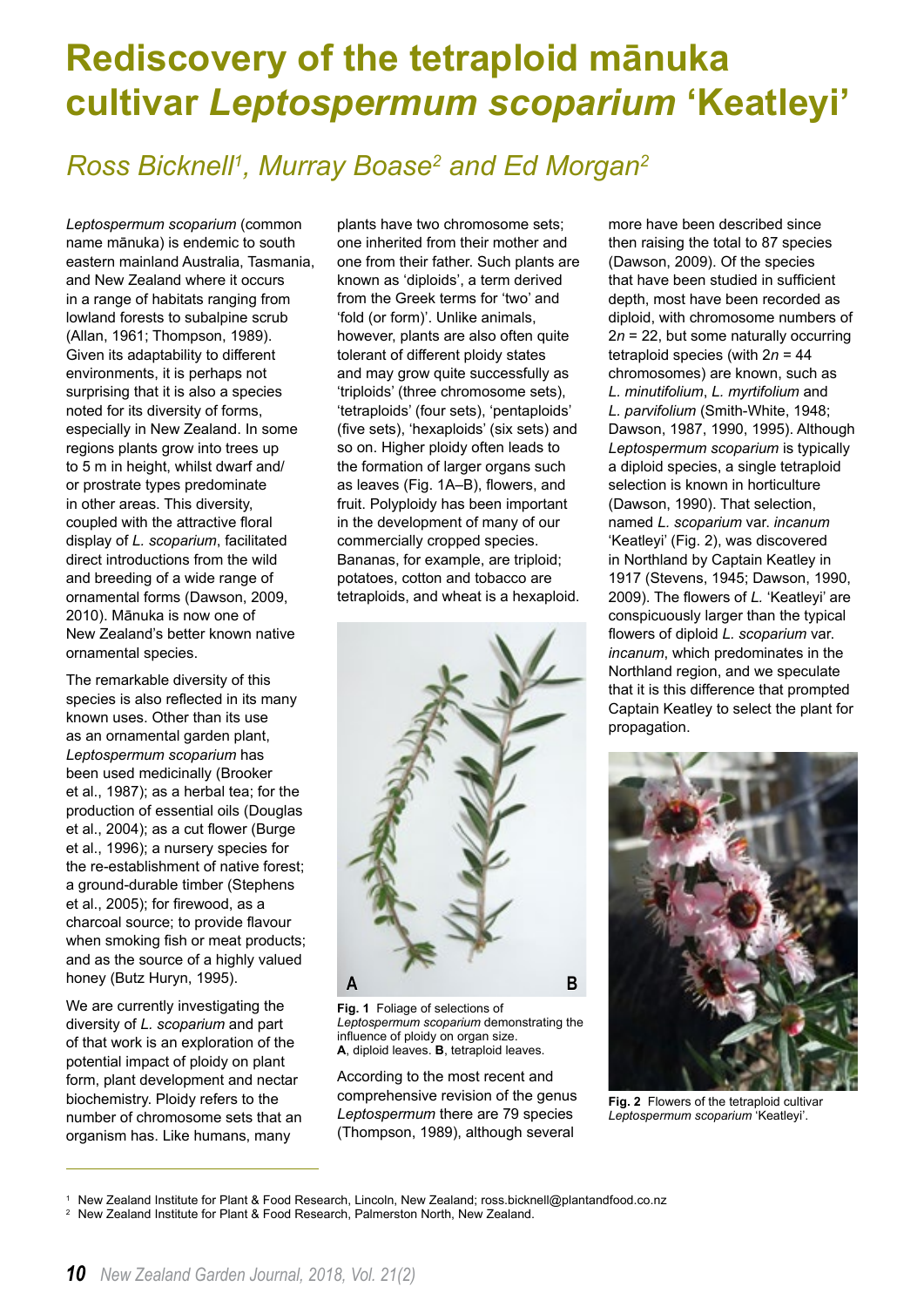### **The origin of** *L. scoparium* **var.**  *incanum* **'Keatleyi'**

All accounts place the site of origin of *L. scoparium* 'Keatleyi' in Northland. This is also consistent with its characters (pink flowers and young leaves with long silky hairs) that place it in *L. scoparium* var. *incanum*. There are, however, different reports regarding the exact location of its collection.

An early Duncan & Davies Nursery Catalogue (no. 15, 1928–30) claimed that it was found in the Hokianga Harbour region, a location repeated in several later references (e.g., Metcalf, 1972; Harrison, 1974).

Stevens (1945) interviewed Captain Keatley (then aged 70) and provided a credible account of it being discovered in 1917 between Parengarenga Harbour and North Cape (about 2.4 km from North Cape

and near "Te Hupaua"<sup>1</sup> ). Keatley took many cuttings and gave them to various friends to try to strike. Only Fred Walker, a notable plantsman of Whanganui was successful, and material was disseminated from there.

Fred Walker's grand-daughter Phillipa Christie provided another possible location for *L.* 'Keatleyi', namely from Mt Camel, near the Houhora Harbour, also in Northland. According to their family word-of-mouth (Phillipa Christie, pers. comm.):

"Captain Keatley was standing off Mt Camel in his coastal ship. He looked up at the bush covered slopes, mostly tea tree, and noticed one plant with conspicuous pink flowers. He sent one of the young crew ashore to go and pick some branches for him to which he then passed on to Fred Walker in Whanganui

for propagation. Although it is often cited that Captain Keatley passed the material on to Fred Walker to strike cuttings we suspect that Walker most likely used seed propagation to secure the variety. Given the nature of travel in 1917 the material would have taken some time to reach Fred Walker and *L.* 'Keatleyi' is difficult to propagate by cuttings even when the material is fresh. Furthermore, Walker apparently noted three different flower colours amongst the young plants he obtained, suggesting that they were seedlings. Fred Walker had several nurseryman friends, and was in the habit of sharing with them. One of whom was Mr Martin, also of Whanganui who was later to introduce *L.* 'Martinii' into cultivation."

<sup>1</sup>We do not know of a place-name called "Te Hupaua". The nearest match we found in the area is Te Hapua within the Parengarenga Harbour.

Three triploid *Leptospermum scoparium* cultivars; *L.* 'Martinii', *L.* 'Lambethii' and *L.* 'Helene Strybing' are reported, arising in cultivation from seedlings presumably derived from *L.* 'Keatleyi' following pollination by a nearby diploid plant (Dawson, 2010). Each triploid arose in a different country; *L.* 'Martinii' was raised in Whanganui, New Zealand; *L.* 'Lambethii' arose in Australia, and *L. '*Helene Strybing' arose in the Strybing Arboretum, USA. *L.* 'Martinii' is still readily available in New Zealand where it is popular for its large pink and red flowers and floriferous nature (Fig. 3).

We were keen to obtain material of the triploid *L. '*Martinii' and the tetraploid *L.* 'Keatleyi' for our study so explored a range of commercial and other sources. The *L. '*Martinii' plants obtained were confirmed as triploids but all of those labelled *L.* 'Keatleyi' were also found to be triploid, suggesting they were not true-to-type. Counting chromosomes is a difficult, technical task and not one that is often repeated. Instead we used a flow cytometer, a machine that measures the DNA content of a cell to infer chromosome numbers. It's a lot faster and more efficient than counting chromosomes on a microscope slide.



**Fig. 3** Flowers of the triploid cultivar *Leptospermum scoparium* 'Martinii'.

We also noted that most of the material we obtained labelled as *L.* 'Keatleyi' instead resembled *L.* 'Martinii'. The original error was probably due to something simple like a stock label being lost or misplaced in a production nursery. The flowers of *L.* 'Keatleyi' and *L.* 'Martinii' are superficially similar as both are large and pink, but they do have conspicuous differences (Fig. 4A–B).

The flowers of *L.* 'Keatleyi' are approximately 25 mm in diameter, and have petals and filaments of a soft pink colour (as is typical of *L. scoparium* var. *incanum*). Also, *L.* 'Keatleyi' often has one or two petals additional to the usual five.

In contrast, *L.* 'Martinii' has darker pink flowers that are typically 22 mm diameter, crimson filaments and sepals, and the usual number of five petals on each flower.

In our studies we've noticed that *L.* 'Martinii' is much easier to propagate by cuttings than *L.* 'Keatleyi'. This would have exacerbated the impact of a labelling error with the more easily propagated clone becoming the most common in the trade. The difficulty of multiplying *L.* 'Keatleyi' by cuttings was noted as far back as the time of Fred Walker of Whanganui. This likely prompted some propagators to substitute cuttings with seed propagation which is more convenient and produces many more plants, on the assumption that *L.* 'Keatleyi' breeds true from seed. Whilst this is often true, the presence of the triploids demonstrates that not all the seedlings of *L.* 'Keatleyi' are necessarily tetraploid, especially if the seed plant